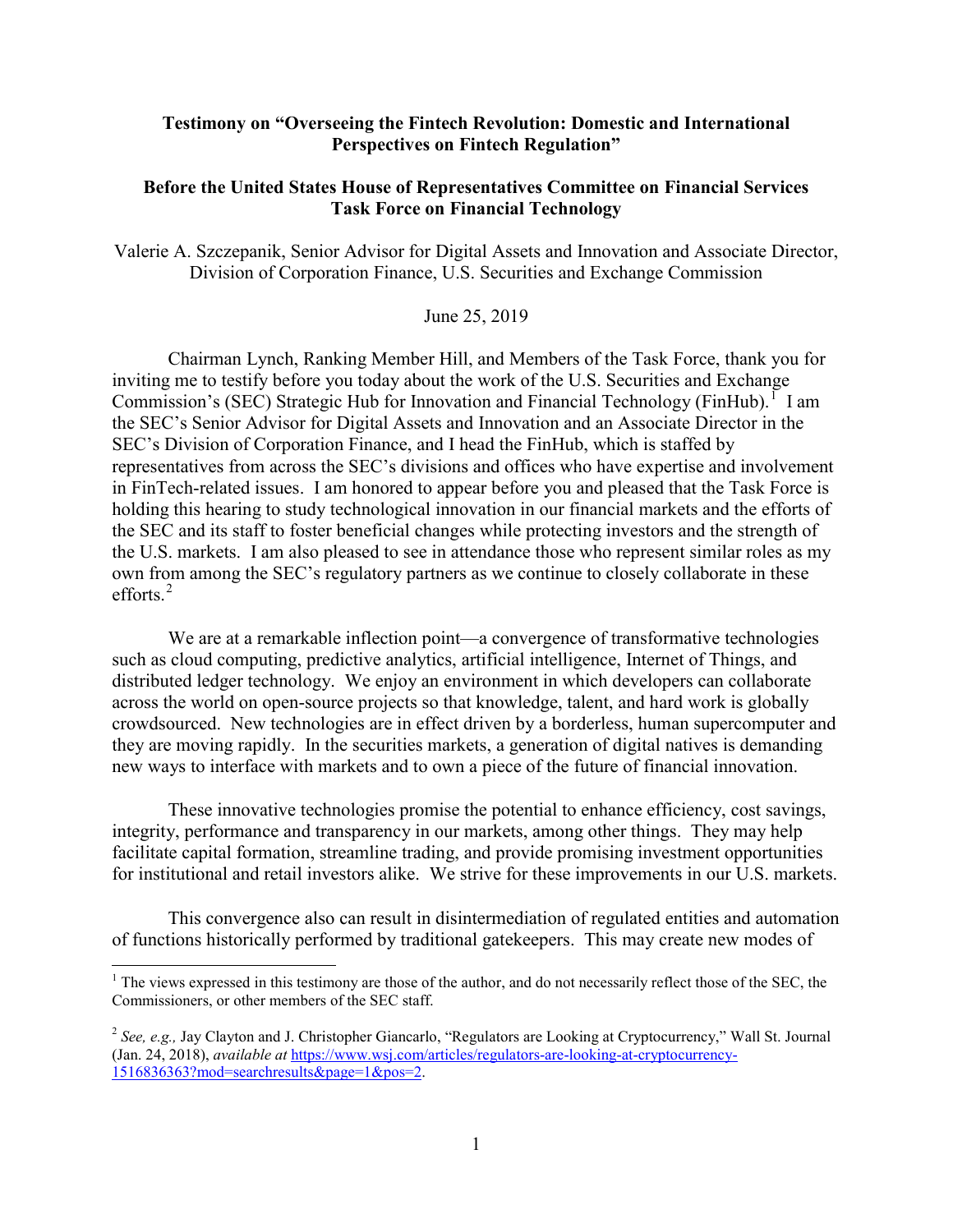governance, allocations of risk, and theories of accountability. These transformations compel us, as regulators, to collectively and carefully think through their effects—intended and unintended—and to contribute to important discussions. Developers, entrepreneurs and advisors who take the time and effort to engage with the SEC staff, and with the staff of our fellow regulatory agencies who have their own innovation initiatives and statutory mandates, will play a critical role in shaping the future of FinTech and in assuring that the U.S. capital markets continue to adhere to the high standards that have made them so deep, liquid, fair, and attractive for decades. The possibilities for developers and entrepreneurs who want to create products and systems in a compliant way are theirs to imagine and build. We encourage them to do so.

Our job as regulators is to strike the right balance between fostering efficient new ways to raise capital and trade securities, on the one hand, and preventing potentially harmful and illicit practices against investors, on the other. If we get this balance right, we help our capital markets and investors flourish. If we do not, harm and inefficiency will follow. Investor harm and other adverse developments could cast a shadow on these new technologies and potentially curtail investment in them or arrest their development altogether. No one who believes in the promise of FinTech would want that result. Rather, we want to choose the path that promotes investor confidence in our markets as they incorporate innovations. We hope that through thoughtful engagement with innovators and practitioners, the right balance can be struck.

Just over eight months ago, on October 18, 2018, the SEC announced the launch of FinHub to serve as a resource for public engagement on the SEC's FinTech-related issues and initiatives, such as distributed ledger technology (including digital assets), automated investment advice, digital marketplace financing, and artificial intelligence and machine learning.<sup>[3](#page-1-0)</sup> FinHub replaced and built upon the work of several internal working groups at the SEC that had focused on similar issues for a number of years. I welcome this opportunity to now describe some of FinHub's activities and future plans.

# *FinHub provides a portal for industry and the public to engage directly with SEC staff on innovative ideas and technological developments***.**

When it launched, SEC Chairman Jay Clayton called FinHub "a central point of focus for our efforts to monitor and engage on innovations in the securities markets that hold promise, but which also require a flexible, prompt regulatory response to execute our mission."<sup>[4](#page-1-1)</sup> We have set up FinHub to do just that. As financial technologies, methods of capital formation, market structures, and investor interfaces evolve, FinHub plays an important role in the SEC's active engagement with the industry. Through FinHub's webpage, entrepreneurs, developers and their advisors routinely request meetings with the staff, and we have held dozens of such meetings to provide one-on-one engagement with industry participants. In this way, we are essentially leveraging this discourse to help us do our job better.

<span id="page-1-1"></span><span id="page-1-0"></span><sup>3</sup> *See* Press Release 2018-240, *SEC Launches New Strategic Hub for Innovation and Financial Technology* (Oct. 18, 2018), *available at* [https://www.sec.gov/news/press-release/2018-240.](https://www.sec.gov/news/press-release/2018-240)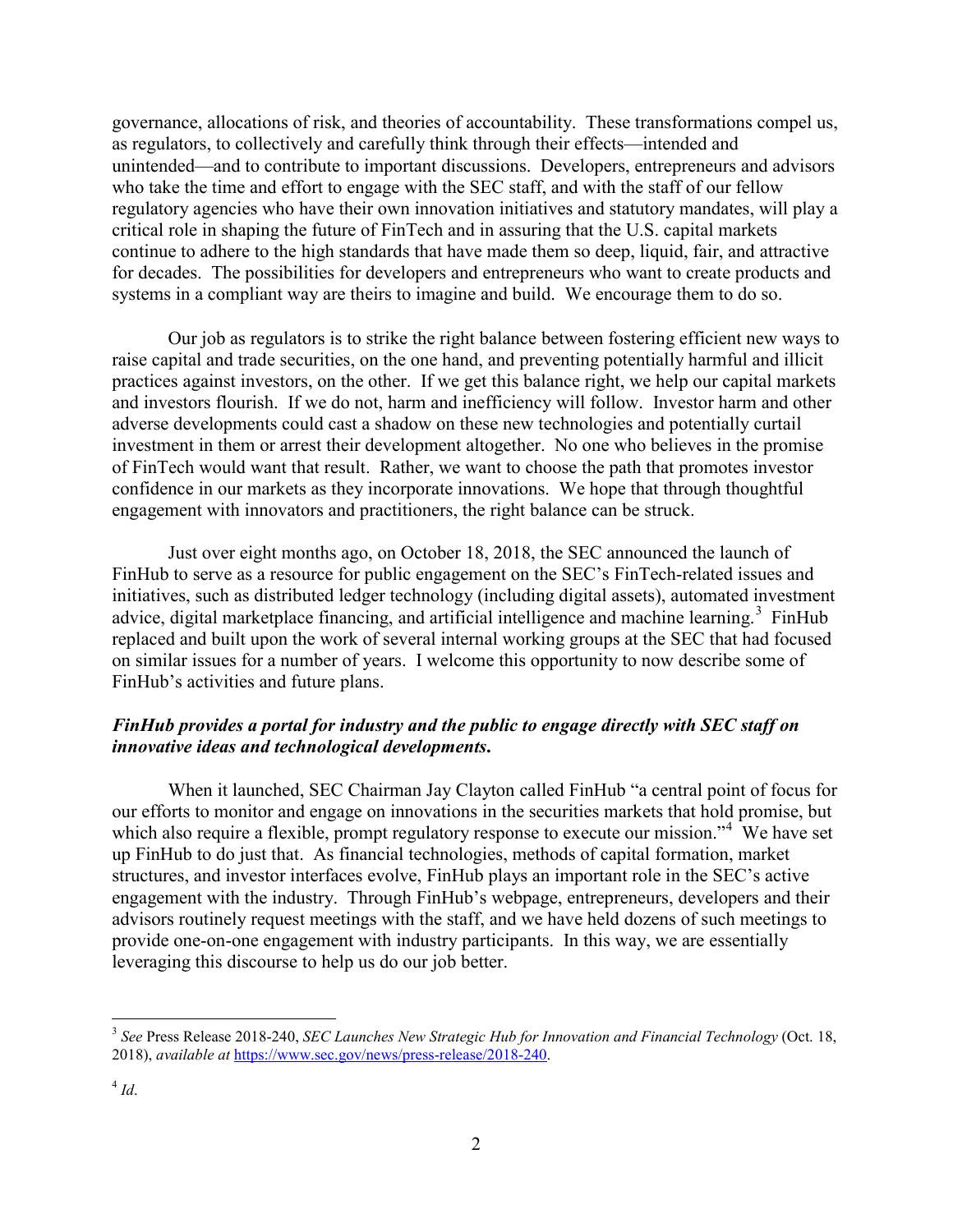#### *FinHub also organizes events through which the public can participate in FinHub's work***.**

FinHub has implemented a number of ways— and will continue to proactively explore new ways—to engage with the public. For example, as I mentioned, we actively invite engagement with FinHub staff through our web portal and, as a result, have conducted numerous calls and in-person meetings with entrepreneurs, developers, and their advisors. This year, we began hosting local peer-to-peer meetings to engage with FinTech communities across the country. These "P2P meet ups," as we call them, offer the opportunity to speak in person with FinHub staff at a local venue to discuss a general issue or specific question, or to give a presentation about a particular project. Already, we have traveled to cities across the United States—including San Francisco, Denver, New York and Philadelphia—to give interested stakeholders a chance to interact one-on-one with FinHub staff at a place convenient to them. We have conducted nearly two dozen separate local P2P meet ups with a broad range of participants, including innovators developing new technologies, entrepreneurs looking to bring new businesses to market, advisers and advocates interested in discussing a host of issues, universities and academics starting FinTech programs, SEC registrants or those seeking to become registered, and more. Later this week, we will host another P2P meet up in Chicago. While FinHub staff cannot give legal advice, we can provide helpful guidance and feedback. We often describe how we interpret the federal securities laws and point out potential issues for consideration with respect to a particular proposal.

On May 31, 2019, we hosted a public FinTech Forum, which was simultaneously webcast through the SEC's website.<sup>[5](#page-2-0)</sup> This event brought together academics and industry participants to discuss a host of important issues before an audience of the public, SEC staff, and staff from a number of other government agencies.<sup>[6](#page-2-1)</sup> Approximately 2,000 people attended in person or viewed our webcast. The Forum featured four panels moderated by SEC staff, which covered a wide range of topics concerning technology, asset classes, market structure, and application of the securities laws.<sup>[7](#page-2-2)</sup> Each panelist brought unique expertise and perspective that helped inform the audience of the scope of issues and their import and complexity. As was evident by the breadth and depth of the topics discussed at the forum, the staff has a sophisticated understanding of the technology, continues to engage frequently with industry stakeholders, and has been thoughtful in their approach in this area. The Forum included remarks by Chairman Clayton, Commissioner Hester Peirce, and the Directors of the Divisions of Corporation Finance, Trading and Markets, Investment Management, and the Office of Compliance Inspections and Examinations, who demonstrated the significance of FinTech issues at the highest levels of the SEC.

## *FinHub acts as a clearinghouse of information regarding the SEC's activities and initiatives involving FinTech.*

<span id="page-2-0"></span><sup>5</sup> *See* Press Release 2019-35, *SEC Staff to Hold FinTech Forum to Discuss Distributed Ledger Technology and Digital Assets* (Mar. 15, 2019), *available at* [https://www.sec.gov/news/press-release/2019-35.](https://www.sec.gov/news/press-release/2019-35)

<span id="page-2-1"></span><sup>6</sup> *See* Press Release 2019-59, *SEC Staff Announces Agenda for May 31 FinTech Forum* (Apr. 24, 2019), *available at* [https://www.sec.gov/news/press-release/2019-59.](https://www.sec.gov/news/press-release/2019-59)

<span id="page-2-2"></span><sup>7</sup> *See id*.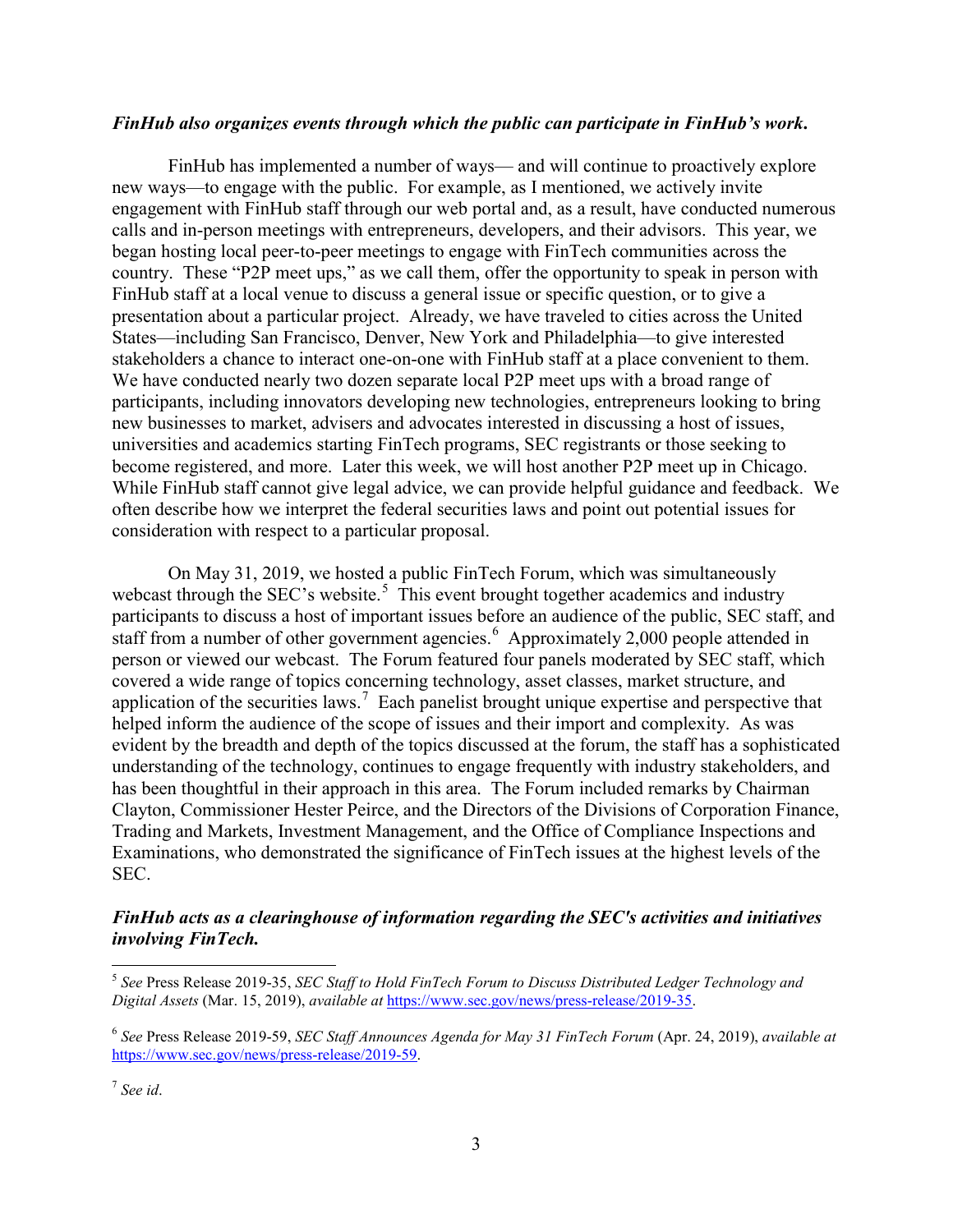On FinHub's webpage, we link to publications, statements, speeches, testimony, requests for public input, and cases relevant to each area of technological innovation we feature.<sup>[8](#page-3-0)</sup> One area on which we have been focusing a significant amount of attention and resources relates to digital assets and initial coin offerings (ICOs)—issues which implicate many SEC divisions and offices. We recognize that distributed ledger technology holds great promise to help facilitate capital formation. In order to assist those seeking to comply with the U.S. federal securities laws, on April 3, 2019, FinHub staff published a framework to aid market participants in analyzing whether a digital asset is an investment contract, and, therefore, is a security.<sup>[9](#page-3-1)</sup> On that same day, the Division of Corporation Finance issued a staff no-action letter to a market participant in connection with a proposed offer and sale of a digital asset.<sup>[10](#page-3-2)</sup> Further, the SEC has solicited comment in connection with proposed rule changes by self-regulatory organizations to list new products, such as exchange traded products involving digital assets.<sup>11</sup> The Division of Investment Management has issued letters welcoming public input on various topics, including one identifying significant legal and investor protection issues that potential funds with cryptocurrency-related holdings present under the Investment Company Act and its rules.<sup>[12](#page-3-4)</sup> Another Division of Investment Management letter seeks to engage with the public on digital asset custody under the Advisers Act Custody Rule.<sup>13</sup>

The staff recognizes that knowing in what regulatory space you stand when it comes to a new product or system requires careful analysis. For example, determining whether a new type of financial instrument, including a digital asset, is a security requires an analysis of the nature of the instrument and how it is offered and sold. That is why we encourage market participants to use the materials on FinHub's website as a resource, to consider consulting with securities counsel, and to request further guidance from staff if questions remain. Regrettably, while some market participants have engaged with us constructively, others have not. The SEC's Division of

<span id="page-3-4"></span><sup>12</sup> *See* Staff Letter Engaging on Fund Innovation and Cryptocurrency-related Holdings (Jan. 18, 2018), *available at* [https://www.sec.gov/investment/fund-innovation-cryptocurrency-related-holdings.](https://www.sec.gov/investment/fund-innovation-cryptocurrency-related-holdings)

<span id="page-3-0"></span><sup>&</sup>lt;sup>8</sup> *See* [https://www.sec.gov/finhub.](https://www.sec.gov/finhub)

<span id="page-3-1"></span><sup>9</sup> *See* Framework for "Investment Contract" Analysis of Digital Assets (last modified Apr. 3, 2019), *available at* [https://www.sec.gov/corpfin/framework-investment-contract-analysis-digital-assets.](https://www.sec.gov/corpfin/framework-investment-contract-analysis-digital-assets)

<span id="page-3-2"></span><sup>10</sup> *See* Response of the Division of Corporation Finance re: TurnKey Jet, Inc. (Apr. 3, 2019), *available at* [https://www.sec.gov/divisions/corpfin/cf-noaction/2019/turnkey-jet-040219-2a1.htm.](https://www.sec.gov/divisions/corpfin/cf-noaction/2019/turnkey-jet-040219-2a1.htm)

<span id="page-3-3"></span><sup>&</sup>lt;sup>11</sup> See SEC Release No. 34-85093; File No. SR-NYSEArca-2019-01 (Feb. 11, 2019) (notice soliciting comment on the listing of Bitwise Bitcoin ETF Trust shares), *available at* [https://www.sec.gov/rules/sro/nysearca/2019/34-](https://www.sec.gov/rules/sro/nysearca/2019/34-85093.pdf) [85093.pdf](https://www.sec.gov/rules/sro/nysearca/2019/34-85093.pdf) (comments posted a[t https://www.sec.gov/comments/sr-nysearca-2019-01/srnysearca201901.htm\)](https://www.sec.gov/comments/sr-nysearca-2019-01/srnysearca201901.htm); and SEC Release No. 34-85119; File No. SR-CboeBZX-2019-004 (Feb. 13, 2019) (notice soliciting comment on listing of VanEck SolidX Bitcoin Trust shares), *available at* <https://www.sec.gov/rules/sro/cboebzx/2019/34-85119.pdf> (comments posted at [https://www.sec.gov/comments/sr-cboebzx-2019-004/srcboebzx2019004.htm\)](https://www.sec.gov/comments/sr-cboebzx-2019-004/srcboebzx2019004.htm).

<span id="page-3-5"></span><sup>13</sup> *See* Staff Letter Engaging on Non-DVP Custodial Practices and Digital Assets (Mar. 12, 2019), *available at* [https://www.sec.gov/investment/non-dvp-and-custody-digital-assets-031219-206.](https://www.sec.gov/investment/non-dvp-and-custody-digital-assets-031219-206)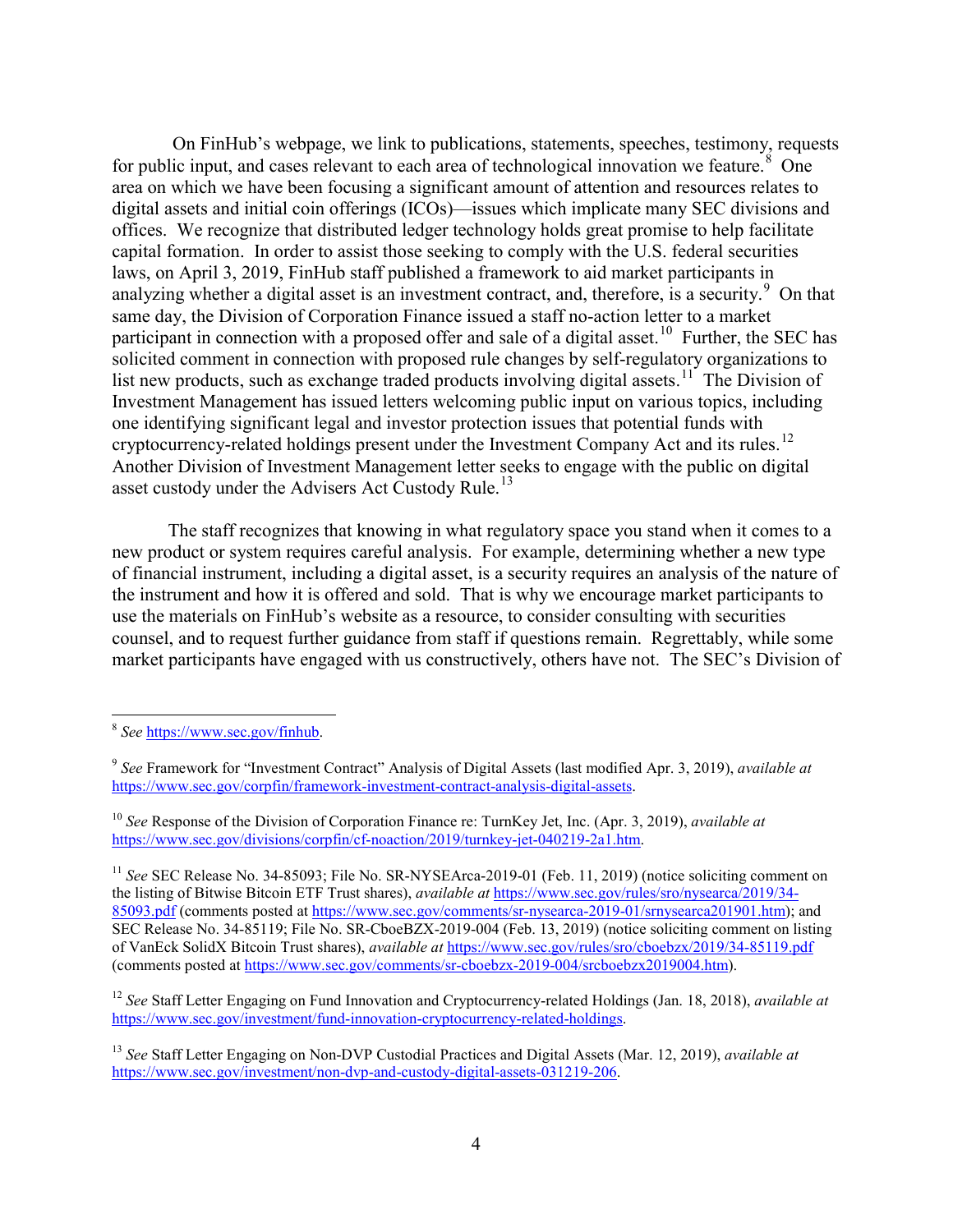Enforcement has been and will continue to recommend enforcement actions for alleged violations of the federal securities laws relating to digital assets.<sup>14</sup>

The SEC's Office of Investor Education and Advocacy (OIEA) regularly partners with the FinHub to identify areas of potential risk and to issue investor alerts, as appropriate. For example, OIEA launched a mock ICO to alert investors about potential fraud in the ICO market. OIEA advertised "HoweyCoin," on a website called HoweyCoins.com that imitates the common features of scams, such as guaranteed returns, "get in early" notices, celebrity endorsements, and assurances of "SEC compliance." If a visitor attempts to purchase a coin through the website, the visitor is automatically redirected to the SEC's investor education webpage, which alerts the investor to the existence of scams and contains links to pages with warnings from other of our regulatory partners. FinHub staff continues to work with OIEA to devise creative ways like this to reach investors and maximize the impact of our messaging.

# *FinHub acts as a platform for SEC staff to acquire and disseminate information and FinTech-related knowledge within the agency.*

When evaluating the impact of rapidly-evolving and often unpredictable new technologies, it is critical to on-board knowledge and necessary tools and expertise. As the financial landscape continues to evolve, the skillset regulators need becomes increasingly multidisciplinary. Innovations in today's markets require knowledge of finance, law, market structure, economics, computer science, cryptography and more. FinHub staff continually seeks to stay apace of new developments and to acquire and deploy expertise where it needs to go within the SEC's various Divisions and Offices.

To help with this effort, we have been exploring ways to enrich our academic collaborations and leverage all the groundbreaking work being done by scholars conducting research at the cutting edge. Our staff regularly participates in conferences and forums hosted by industry and academia. And, we are seeking to hire digital asset experts through our visiting scholars program to work alongside FinHub staff in our day-to-day work. In this way, we hope to continue the strong tradition of government and academic partnership. We are committed to understanding the technologies that impact our markets and we are taking proactive steps through FinHub to ensure that SEC staff has hands-on opportunities to work with these technologies.

## *FinHub serves as a liaison to other domestic and international regulators regarding emerging technologies in financial, regulatory, and supervisory systems.*

In the United States, a number of different regulators may have jurisdiction over different aspects of FinTech. In the digital asset space, as in the broader financial space, for example, it is not uncommon for a particular activity to implicate the one or more of the respective jurisdictions of the SEC, the U.S. Commodity Futures Trading Commission (CFTC), the Financial Crimes Enforcement Network (FinCEN), and various state authorities with jurisdiction

<span id="page-4-0"></span><sup>14</sup> *See* U.S. Securities and Exchange Commission, Cyber Enforcement Actions, *available at* [https://www.sec.gov/spotlight/cybersecurity-enforcement-actions.](https://www.sec.gov/spotlight/cybersecurity-enforcement-actions)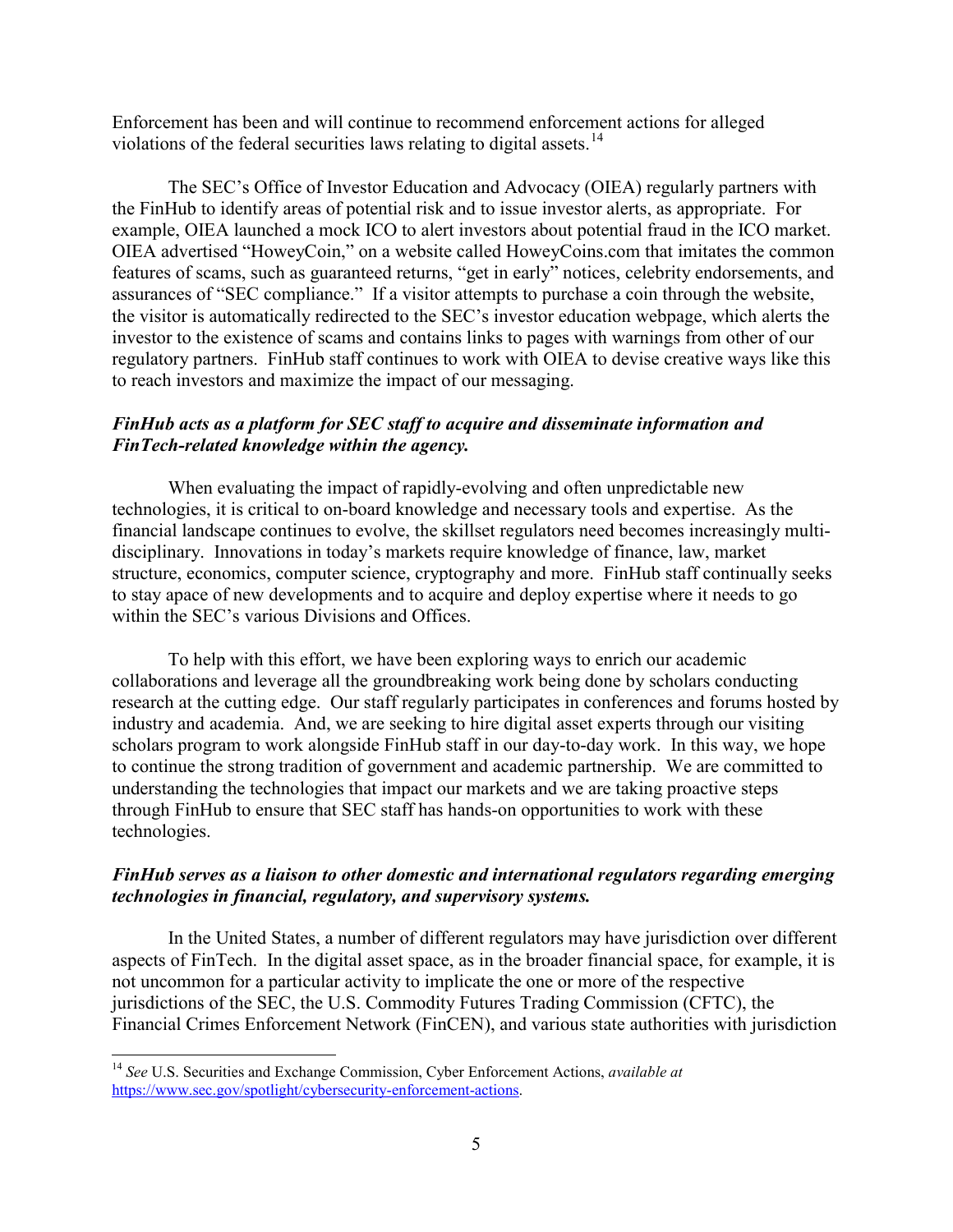over money transmission and investor protection issues. Accordingly, it is important for the SEC to work together with other regulators and to coordinate our activities to the extent possible and appropriate under the circumstances. Our level of coordination in this regard has been extensive. For example, the FinHub staff plays a key role in the Financial Stability Oversight Council (FSOC) Digital Asset and DLT Working Group. This group brings together federal financial regulators whose jurisdictions are relevant to the oversight of digital assets and their underlying technologies. The group seeks to enable the agencies to collaborate regarding these issues, including to promote consistent regulatory approaches and to identify and address potential risks.

FinHub staff actively monitors international developments related to FinTech, and engages with foreign regulators on a bilateral and multilateral basis to further our understanding of issues. Bilaterally, SEC staff regularly meets with foreign counterparts to share experiences and lessons learned on a wide range of FinTech topics. Multilaterally, staff directly participates in a number of ongoing initiatives by international bodies such as the Financial Stability Board (FSB), the International Organization of Securities Commissions (IOSCO), and the Financial Action Task Force (FATF).

To highlight some of the work we have done with IOSCO, in 2017, SEC staff initiated the launch of the ICO Network, a forum to facilitate a cross-border dialogue on ICO and related issues. The ICO Network is also developing a support framework to assist members as they consider ways to address such issues in their jurisdiction. Staff also actively participates in the IOSCO FinTech Network, created in May 2018 to facilitate collaboration among IOSCO members on FinTech. The group focuses on trends and potential implications for regulators in four areas: distributed ledger technology; artificial intelligence and machine learning ethics; regulatory technology (RegTech) and supervisory technology (SupTech); and lessons learned from innovation initiatives. Staff also contributed to a recently published consultation paper on risks and regulatory considerations relating to crypto-asset trading platforms. [15](#page-5-0) This paper includes a "toolkit" of possible strategies that individual IOSCO member jurisdictions could use when developing their own regulatory approaches.<sup>[16](#page-5-1)</sup>

We are eager to see new beneficial technologies succeed, and do not view them as inconsistent with the SEC's core mission of protecting investors, maintaining fair, orderly and efficient markets, and facilitating capital formation. However, the long term promise of these technologies will be achieved only if those developing and implementing them comply with the laws, rules, and regulations that Congress and the SEC has put in place to further the agency's core mission.

\*\*\*

<span id="page-5-0"></span><sup>15</sup> *See* Board of the International Organization of Securities Commissions, *Issues, Risks and Regulatory Considerations Relating to Crypto-Asset Trading Platforms* (May 2019), *available at* [https://www.iosco.org/library/pubdocs/pdf/IOSCOPD627.pdf.](https://www.iosco.org/library/pubdocs/pdf/IOSCOPD627.pdf)

<span id="page-5-1"></span><sup>16</sup> *See id*.